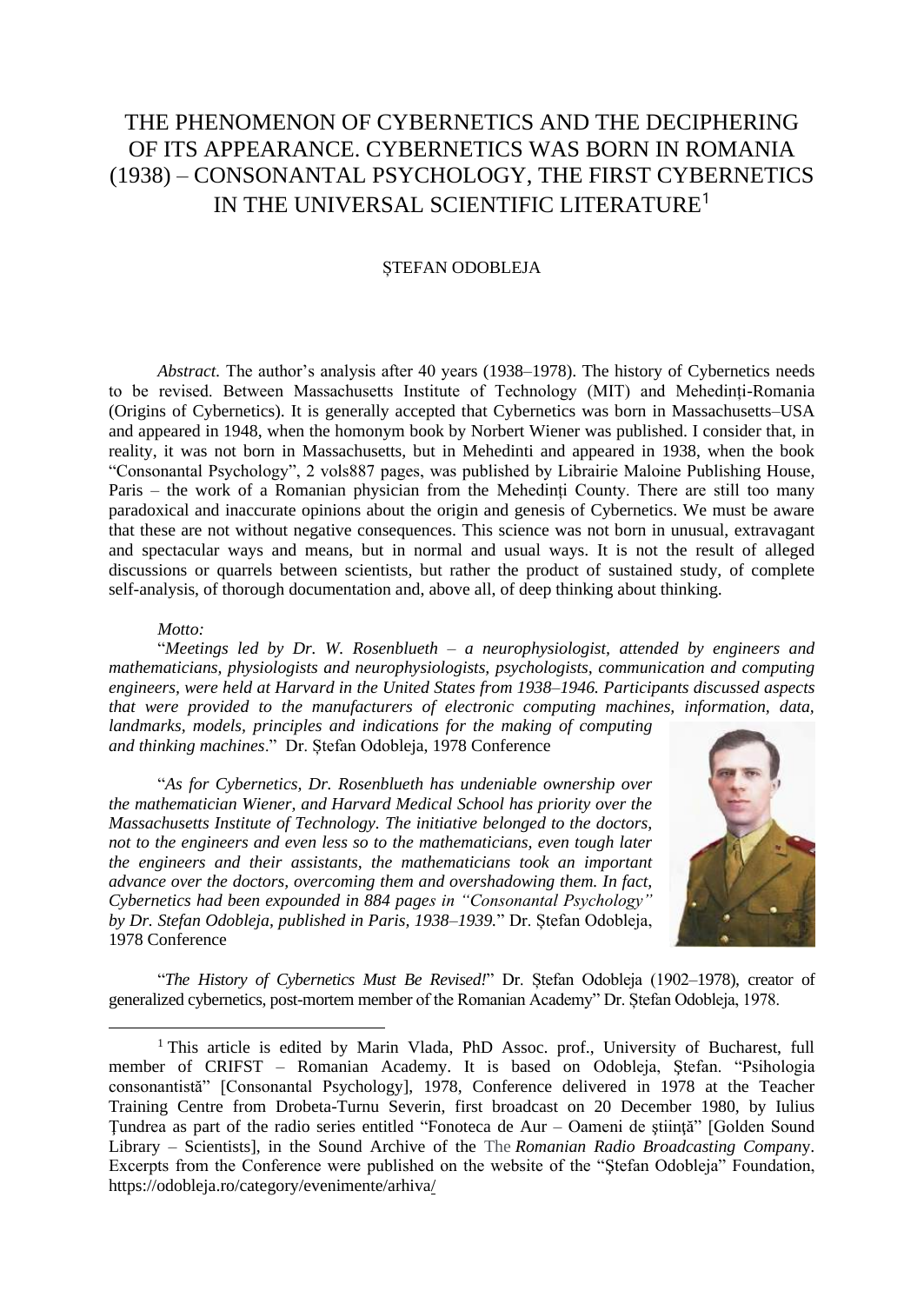# **INTRODUCTION: CONSONANTAL PSYCHOLOGY VS. CYBERNETICS**

Today, the concepts studied by Cybernetics – Systems Science, include, but are not limited to: knowledge, thinking, learning, storage and memorization, inputs and outputs, adaptation, command and control, social control, operations and processing, regulation and processing, convergence, communication, optimization and efficiency, effectiveness and connectivity, etc. These concepts (objects of study in other disciplines, such as computers and automation, medicine, biology, engineering etc.) are extracted from the context and processes of the human body or specific organs. Between 1925 and 1938, Dr. Ștefan Odobleja – Romanian military doctor, began to study and research the processes in the human body that are coordinated by the human brain, based on psychology and living / real logics, eventually creating a new science, starting from the concepts of consonance and resonance: Cybernetics, which he coined Consonantal Psychology. Therefore, if Dr. Ștefan Odobleja had not elaborated the 2 volumes of *Consonantal Psychology*  (Paris, 1938–1939) and if the American mathematician Norbert Wiener had not elaborated the book *Cybernetics: Or Control and Communication in the Animal and the Machine* (Paris, 1948), coining the name of Cybernetics, there would be no electronic computers (computer systems), the thinking machines (expert-intelligent systems) envisaged by Odobleja, nor Informatics or Artificial Intelligence.

"*Ștefan Odobleja – post-mortem member, November 13, 1990. Through the work entitled Consonantist Psychology, published in 1938, he made public the first version of the generalized cybernetic conception and demonstrated its multi and interdisciplinary character*" Romanian Academy – Division of Information Science and Technology<sup>2</sup>.

Today, we have a duty to Ștefan Odobleja, to highlight the truth about science and the evolution of science (CYBERNETICS is a multi-interdisciplinary science – see transdisciplinarity, Jean Piaget, 1970; Basarab Nicolescu, 1996). In our opinion, we say that the mathematicians of yesterday or today (except for some – who attended other courses, eg neuroscience) have no way to understand Odobleja. Conceptually, Odobleja studied which processes and phenomena, and for this he used as tools consonance and resonance, but to model and find practical implementation solutions, it takes the work and results of mathematicians, computer scientists, physicists, chemists, etc., these are two successive stages. Therefore, Odobleja was not disadvantaged because he did not know higher mathematics (for mathematics and for all sciences, he described many objects, structures, mathematical operations in a separate chapter, in terms of consonance and resonance, – it is a pleasure how this description is conducted!). He did not need mathematics, because he was in another phase of reasoning on understanding processes. Mathematicians could not invent feedback as Odobleja did, because they did not participate in describing and understanding the processes.

Psychology was the starting point for the emergence of Cybernetics. Psychology offers the widest, most varied and most complete study material for a

<sup>2</sup> Academia Română/Romanian Academy, https://acad.ro/.../sectia14\_informatica/sti/info\_sectie.htm.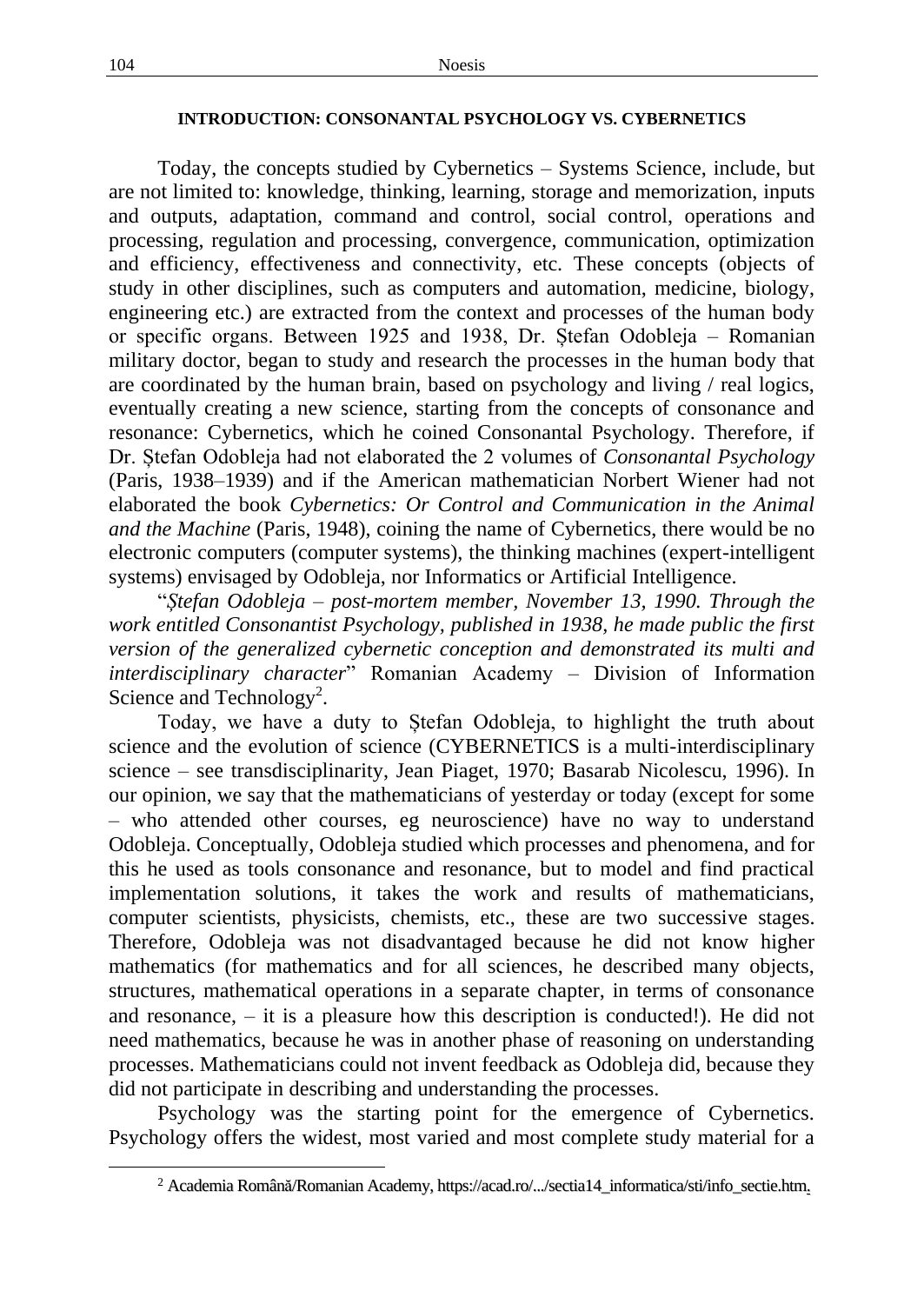science of leadership – for cybernetics. The cybernetics tree has its deep roots in Psychology and Logics. All the fundamental ideas of cybernetics – including feedback and binary – come from Psychology. Among other evidence is the fact that, for its important chapters, Cybernetics has preserved the concepts and terminology of Psychology. Leadership, initially studied in humans under the name of Psychology, was extended and later researched in animals, giving birth to Animal Psychology. Cybernetics comes to extend it even further – first to machines and then to other sectors of knowledge and practice (Odobleja, 1978).

We give as examples two exceptional world achievements which specialists from almost all sciences have worked on:

• 15 years of research to complete the DNA sequencing (1995–2004), the Human Genome Project – https://www.genome.gov/human-genome-project. At least 3 Romanians worked on this project, one being Sorin Istrail – doctoral student of Solomon Marcus – https://www.brown.edu/Research/Istrail\_Lab/sorin.php

• Also, since 2013, the Human Brain Project, https://www.human brainproject.eu/en/

Recently, in 2020, an article<sup>3</sup> was published by Badea, Mocanu, Pasarescu, 1"Applications of Non-Standard Analysis in Topoi to Mathematical Neuroscience and Artificial Intelligence: Infons, Energons, Receptons (I)", which includes reference to Odobleja's works, among others.



**GLOBAL BRAIN** 

Machine (AI Algorithms) vs. Humans: a Global Brain Architecture

Figure 1. Global Brain Architecture (Badea, Mocanu, Pasarescu 2020)

*"The Architecture of Global Brain generated by Machine (Artificial Intelligence Algorithms) – Human Beings interactions are inspired by Norbert Wiener's Cybernetic Communication principles"<sup>4</sup> ([45]), and have a possible graphical representation as below (M-Hemisphere, H-Hemisphere, corpus AIH,* 

<sup>3</sup> https://www.preprints.org/manuscript/202001.0102/v2

<sup>4</sup> N. Wiener, Cybernetics: On Control and Communication in the Animal and the Machine, Paris,(Hermann and Cie) and Camb.Mass. (MIT Press), 1948.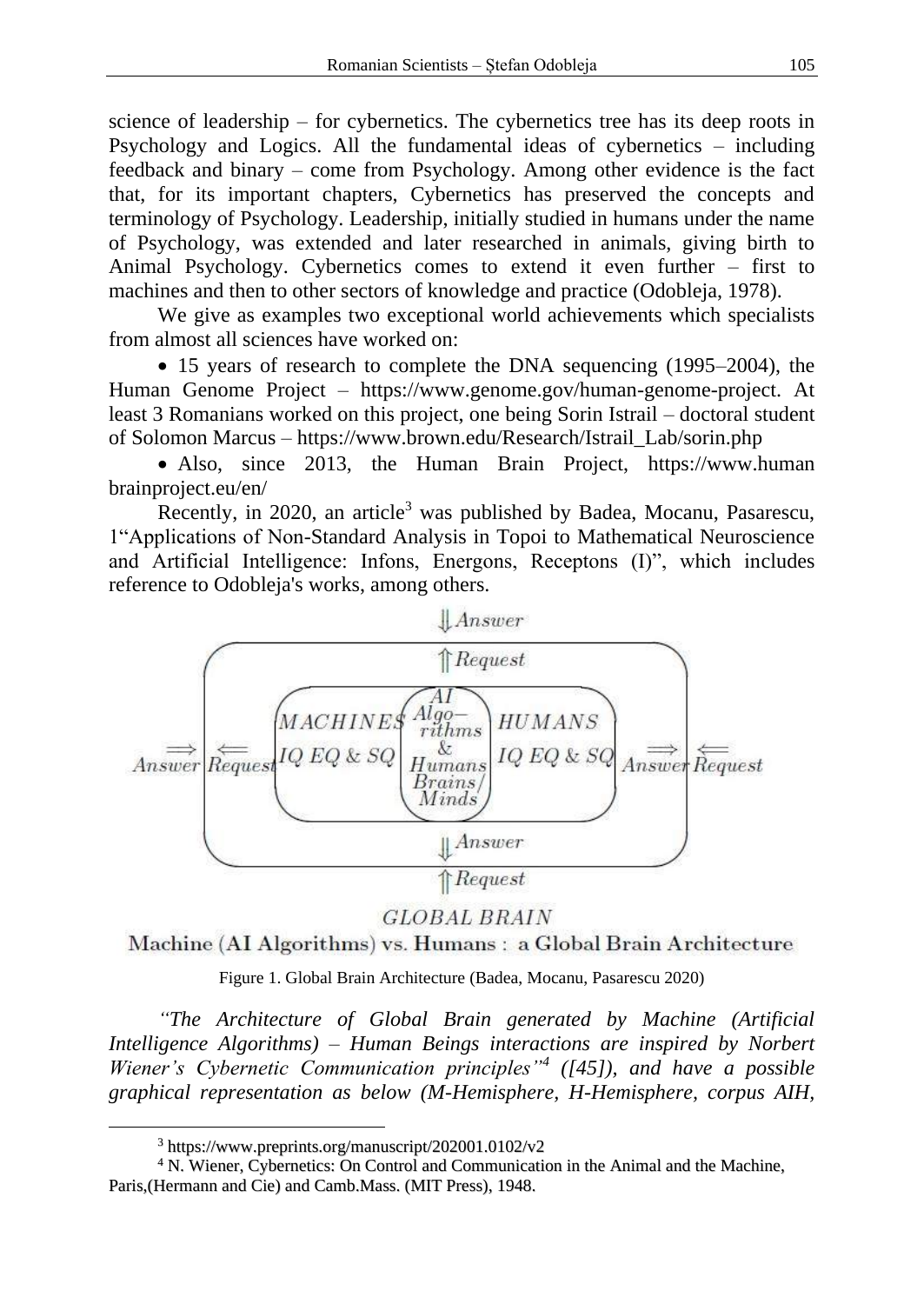*analogous to the left hemisphere, right hemisphere and corpus callosum of the human brain). Based on Stefan Odoblejas vision<sup>5</sup> ([27]) on analogy and models of mental psychology, a Global Brain should attain at least the psychological functions of the human brain. Therefore: Request-Answer is a Cybernetic model to create Bio-Technological Feedback between Global Brain entities at the Knowledge Frontier. In the figure above the membrane of the Global Brain is in fact an invisible Knowledge Frontier towards Global Consciousness, continuously in activity inside the System and above it*." (Badea, Mocanu, Pasarescu 2020).

The following text<sup>6</sup> is authored by scientist Dr. Ștefan Odobleja, who fought a continuous struggle – after 1966, until September 1978 – when he deceased, for the international recognition of the fact that Cybernetics was born in Romania, between 1925–1939. The text contains references indicated by Odobleja in the form (p., no.), where "no" represents the number of pages from the original 884 page volumes printed in French in 1938–1939. These studies and research were carried out within the ROINFO project "Romanian Informatics" – Romanian Committee of History and Philosophy of Science and Technology, Romanian Academy, with the support of the "Ștefan Odobleja" Foundation, Drobeta-Turnu Severin.

## **CONSONANTAL PSYCHOLOGY, THE FIRST CYBERNETICS IN THE UNIVERSAL SCIENTIFIC LITERATURE**

*Consonantal Psychology* is, through its conceptual content, the first cybernetics in the universal scientific literature. It is generally accepted that Cybernetics was born in Massachusetts in 1948 when the homonym book by Norbert Wiener was published. I consider that, in reality, it was not born in Massachusetts, but in Mehedinți, in 1938, when the book "*Consonantal Psychology*", 2 vols., 884 pages, was published by Librairie Maloine Publishing House, Paris – the work of a Romanian doctor from the Mehedinți County (Romania).

**The history of Cybernetics needs to be revised**. There are still too many paradoxical and inaccurate opinions about the origin and genesis of Cybernetics. We must be aware that these are not without negative consequences. This science was not born in unusual, extravagant and spectacular ways and means, but in normal and usual ways. It is not the result of alleged discussions or quarrels between scientists, but rather the product of sustained study, of complete selfanalysis, of thorough documentation and, above all of deep thinking about thinking. Once it is well established that Consonantist Psychology is undoubtedly a cybernetics, it necessarily follows that this is, through its conceptual content, the

<sup>5</sup> S. Odobleja. *Introducere în logica rezonanței* [Introduction to the Logic of Resonance], București: Editura Scrisul Românesc, 1984 (in Romanian).

<sup>6</sup> Liceul "Ștefan Odobleja"/ "Ștefan Odobleja" High School from Drobeta-Turnu Severin, *Centenar Ștefan Odobleja, O viață – un destin* [Ștefan Odobleja Centenary, A life – a destiny], Craiova: Editura Radical, 2002, cf also the website of the "Ștefan Odobleja" Foundation, https://odobleja.ro/.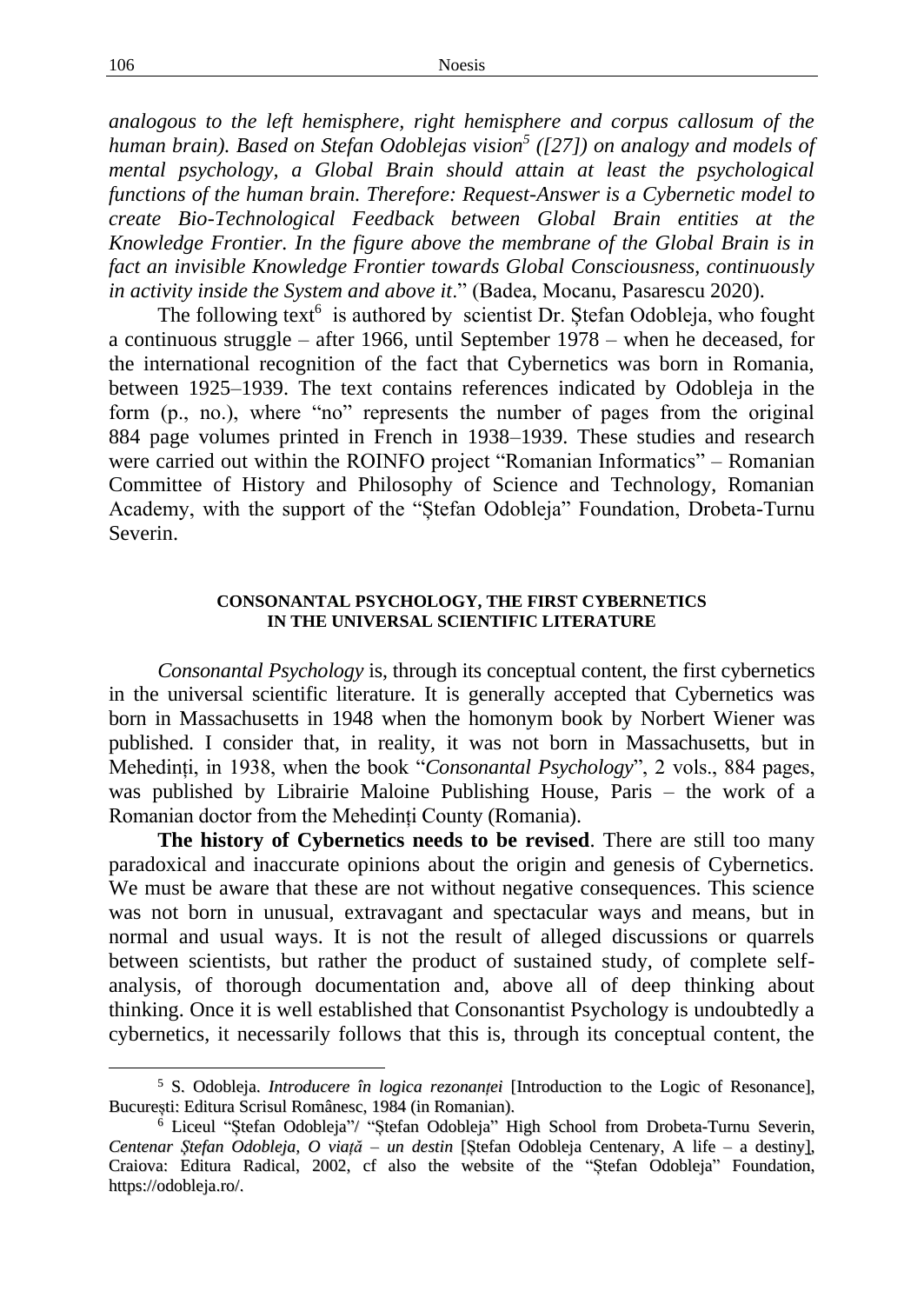first cybernetics in the universal scientific literature. Let us not forget that what justifies the existence of Cybernetics as a science in its own right are precisely the ideas that constitute its essence and not the flatus vocis term coined 10 years later for it.

According to the author, Cybernetics was born between 1925 and 1933, in Romania, as a result of an attempt to reform, on physical and mechanistic bases, followed by a vast extrapolation, combined with a great generalization, as well as a practical and theoretical application. The emergence of Cybernetics is due to the assimilation of Physics and technology by Psychology, followed by a reverse operation, the assimilation of Psychology by technology, by Physics and by Mathematics. Cybernetics preserves, even today, the rather distinctive mark of its logical-psychological origin. The change of optics proposed by the author was received by some with resistance (reserve) which is explainable. In order to defend the old positions, our opponents take advantage especially of the multitude of definitions of Cybernetics, which determined the author to undertake a more in-depth study that just appeared in Romanian at the "Scrisul Românesc" Publishing House, Craiova, Romania, entitled *Consonantal psychology and cybernetics* [in original: *Psihologia consonantistă și cibernetica*]. Whatever one may say, the truth is that the foundations of Cybernetics were laid in 1938 by a Romanian physician. And no matter how many evasions are undertaken, in the end, it will have to be acknowledged that Cybernetics was born in 1938, in Romania, not in 1948, in America.

In 1938 – and many years before this date – the Romanian author worked on Cybernetics without knowing it, just as Mr. Jourdain, from "The Gentleman Bourgeois", had written prose all his life without knowing it. Those too attached to words could challenge Consonantist Psychology's right to be called and considered a cybernetics, on the grounds that it did not then give itself that name. They forget that Norbert Wiener himself worked on cybernetics for almost 10 years without knowing it, given that this word was coined by him only when he was writing his book for print. The Americans – Wiener in particular – have the priority of having noticed – before the Europeans busy with massacring one another – the value of this new science, which was not new until 1938, not in 1948, not in 1942, as the American mathematician Norbert Wiener stated, emphatically and with unfair bias towards oneself.

The Americans have the merit of having understood and of having observed the indisputable reality that was hidden beyond the screen of utopian and fantastic appearances. They were captivated by the theses of that Romanian psychology and. at the same time, contaminated by the optimism that radiated from it. These brave and inventive Americans have the merit of having immediately proceeded to the application in practice of the project of technicalization of thinking, one of the main preoccupations of Consonantal Psychology. Mathematician Norbert Wiener became the main disciple and propagandist of this new kind of psychology that broke the established barriers, spreading, beyond the borders of psychology, in the fields of all sciences, including that of technology. We also owe him the name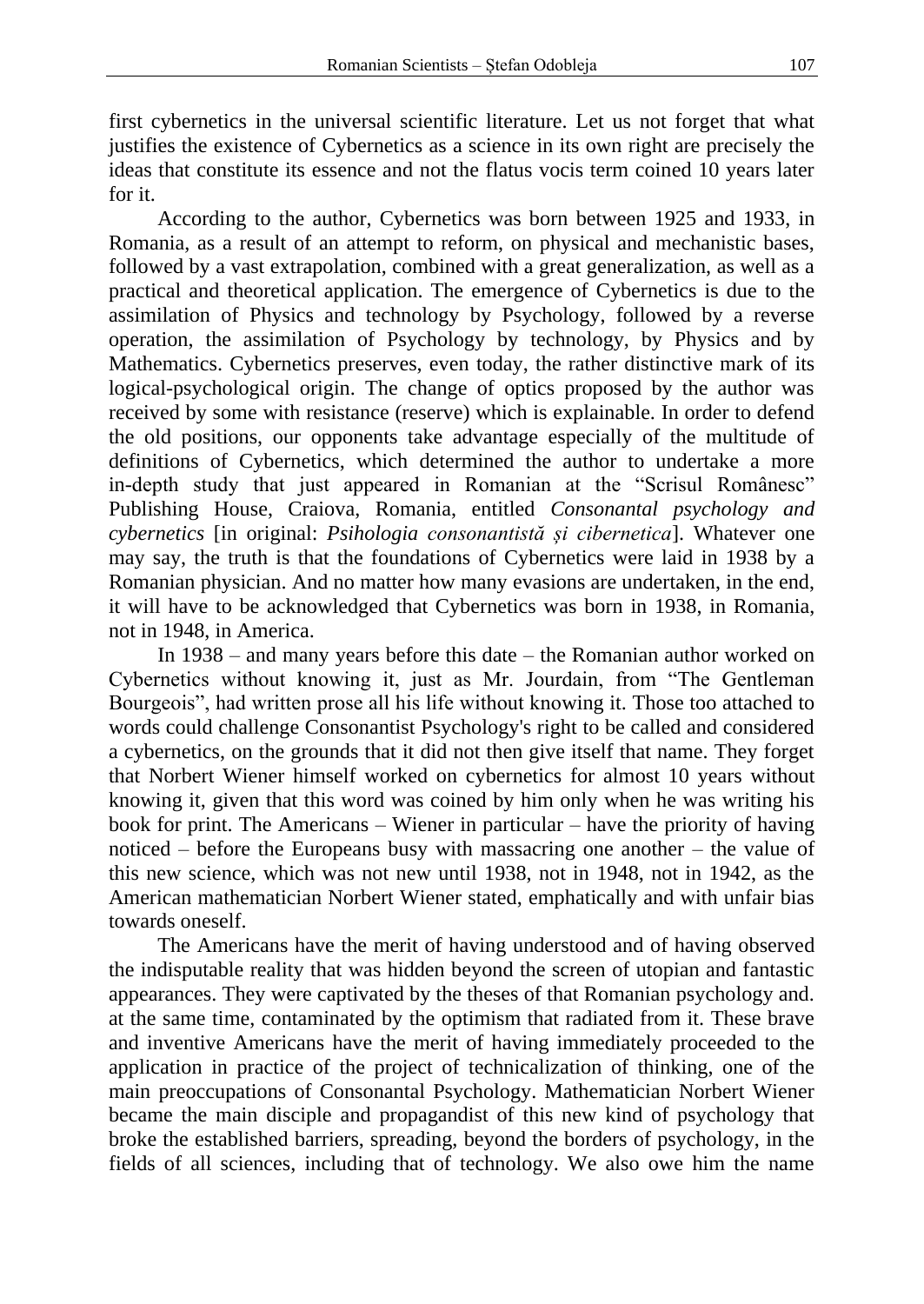"Cybernetics". Thanks to him, the ideas of Consonantal Psychology became universally known and unanimously accepted. The seed sown in 1938 bore rich fruit. Not only through the advent of computers (computing and thinking machines) and the invention of many other types of machines imitated by Psychology and Physiology. Not only in applied technique, but also in theory: information theory, communication theory, storage theory (memorization), command theory, decision theory, prediction theory, adjustment and self-regulation theory, automata theory, automation theory, goal (achievement) theory, optimization theory, efficiency theory, recognition and discrimination theory, detection theory, coding and decoding theory, composition theory, algorithm theory, programming theory and other theories springing from Psychology and whose roots are deeply embedded in Psychology in general and in Physiological Psychology in particular.

New sciences have emerged, such as psycho-cybernetics, neuro-cybernetics, cybernetic physiology, psychosomatics, resonance psychology. A "cybernetic" variant has appeared in almost all scientific disciplines. Multidisciplinary sciences and interdisciplinary sciences have emerged. Methods of interdisciplinary collaboration have emerged, the analogy and the modelling method. And, in spite of the assertions — otherwise sporadic and isolated — that Consonantal Psychology is now obsolete, we have a firm and well-grounded belief that a few more sciences of epoch-making importance will spring from this miraculous seed. We refrain from naming them, because we do not want to diminish the emotion and joy of surprise when they appear "soon".

#### **WHERE WAS CYBERNETICS BORN?**

### **1. At the National Institute of Cardiology in Mexico?**

It is true that Norbert Wiener's work, "Cybernetics," was written in Mexico by his friend, advisor, and collaborator, neurophysiologist Dr. Arturo Rosenblueth (2.33). În the same place and at the same time, in the last half of 1947, the name "Cybernetics" appeared (2.19). And the collaboration between the two and a good part of their research in this field, between 1943 and 1948, after Dr. Rosenblueth left the USA, took place in Mexico, as well (2.33). We could also add that Mexico was the city of origin of Freymann, the publisher from Paris who proposed to Wiener to write his book (2.33) and who edited it as a topical edition, in French, in 1948. However, one must not mistake the book "Cybernetics" or the name "Cybernetics" for the "Science of Cybernetics", which appeared before that the respective book and name appeared, a fact that was also pointed out by Norbert Wiener (2.19). Nor does he claim that this science originated in Mexico, nor that it arose from research conducted there.

## **2. At the Princeton Meeting from 1944?**

Norbert Wiener considers that Cybernetics was born at Princeton at the end of the winter of 1943–1944. on the occasion of a meeting initiated there by himself and mathematician Dr. Joseph Neumann (2.22): "I consider this conference as the birthplace of a new science: Cybernetics or the theory of communication and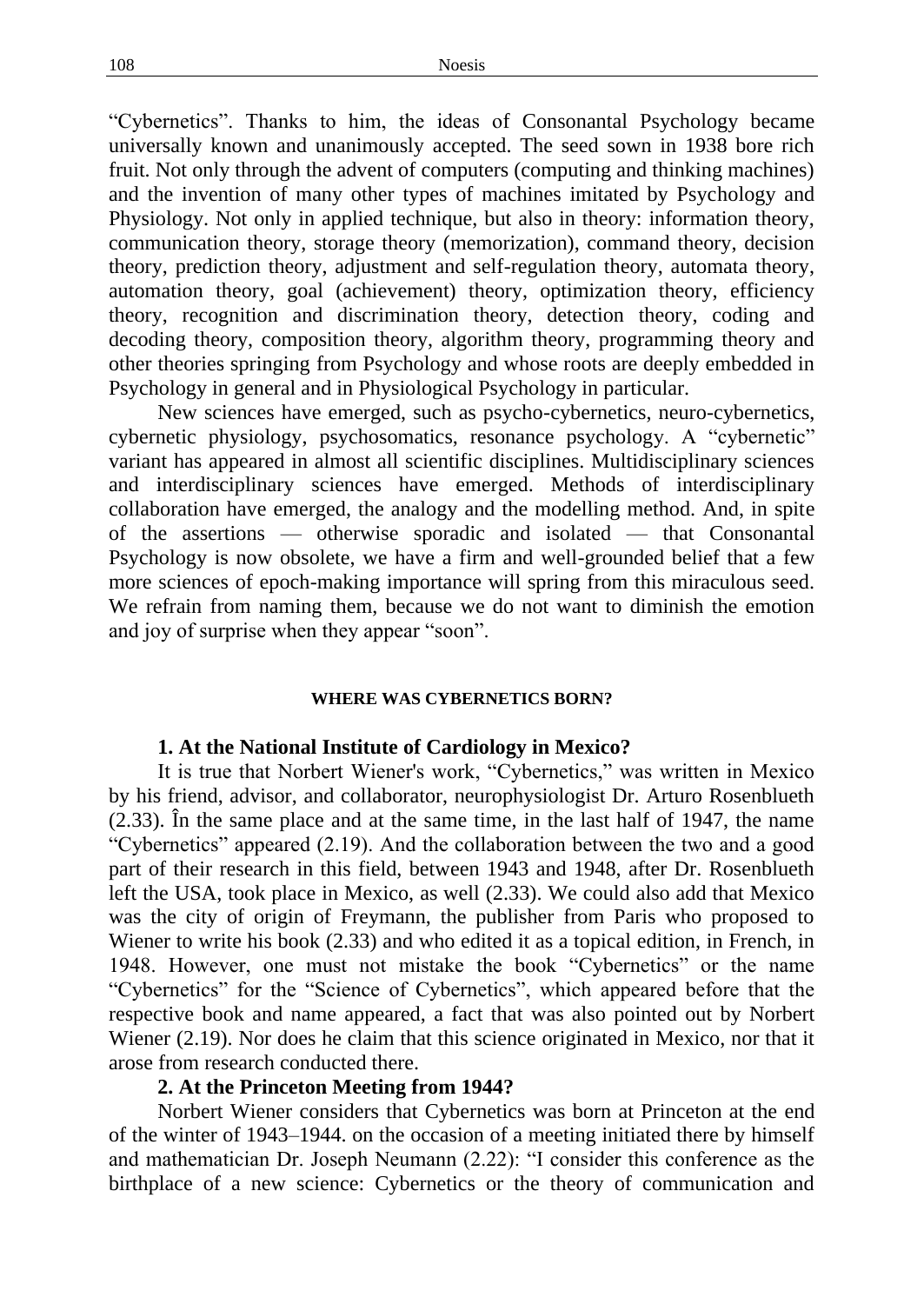control in the machine and in the living organism"<sup>7</sup>  $(4.25)$  The meeting had been initiated – we are told, after Wiener had come to look at the nervous system as a calculating machine (4,254) Is this a novelty indeed? Hadn't the nervous system – the brain – been looked at as a machine at physicians' meetings between 1938–1944? Hadn't Dr. Rosenblueth had this idea since 1938, before Wiener? Hadn't it been recorded in writing in the joint article dated 1943, authored by not only Wiener, but also Rosenblueth and Bigelow?<sup>8</sup>

Attendance at the meeting was mixed, as was the case with previous meetings (in 1938–1943) of Harvard physicians led by Dr. Rosenblueth: "engineers, psychologists, philosophers, acousticians, doctors, mathematicians, neurophysiologists, philosophers, and other interested people" 9 . Neurophysiologist Rosenblueth was absent, but two of America's most illustrious neurophysiologists were present at the meeting: Dr. Mc. Culloch and Dr. Lorente. The stated goal was for specialists from different disciplines to arrive at unitary conceptions and a common language (2.23: 4.2.54) but the main goal, real and immediate, was to build such computing machines that could mimic the functioning of the brain (of mind and thinking) and to be genuine thinking machines. We must say that the decision to make this kind of machine – the future electronic computing machines, was not taken then, at Princeton: this initiative had been taken long before 1943. As such, at that time, people were already working on ENIAC and EDVAC machines at the University of Pennsylvania<sup>10</sup> (2.22).

At the Princeton meeting: "The physiologists gave a joint presentation of cybernetic problems from their point of view, similarly, the computer-machine designers presented their methods and objectives"<sup>11</sup> (2:23). But beyond the appearance of equality and reciprocity, the truth is that at that meeting, as at the previous Rosenblueth meetings at Vandebilt-Hall (2.5), and moreover, as at the previous meetings in 1946 in New York (2.30), doctors, neurophysiologists and psychologists provided computer-machine builders with information, data, benchmarks, models, principles, and guidelines for making advanced computing and thinking machines. By claiming that Cybernetics was born in March 1944 at Princeton, Norbert Wiener diminished the role of the engineers (Aiken, Bush, Coldstine etc.) who had already been working to obtain Artificial Intelligence (2,22) characteristic of and defining for Cybernetics, especially in its early stages. He overlooks the crucial role of Harvard physicians' meetings presided by neurophysiologist Dr. Rosenblueth.

<sup>7</sup> Wiener, Norbert, *I Am A Mathematician: The Later Life of a Prodigy*, The MIT Press, Cambridge, Massachusetts, 1956, p. 269.

<sup>8</sup> Rosenblueth, Arturo, Wiener, Robert, Bigelow, Julian, "Behaviour, Purpose and Teleology", *Philosophy of Science*, 10 (1), 1943, pp. 18–24, https://courses.media.mit.edu/2004spring/ mas966/rosenblueth\_1943.pdf.

<sup>9</sup> Jerison, David, Singer, I.M., Strook, Daniel W. (eds.), *The Legacy of Norbert Wiener: A Centennial Symposium*, Cambridge, Massachusetts, 1994, p. 19.

<sup>10</sup> ENIAC – the Electronic Numerical Integrator and Computer, EDVAC – the Electronic Discrete Variable Automatic Computer.

<sup>11</sup> Wiener, Norbert. *Cybernetics: Or Control and Communication in the Animal and the Machine*, Paris, (Hermann and Cie) and Camb. Mass. (MIT Press), 1948. p. 23.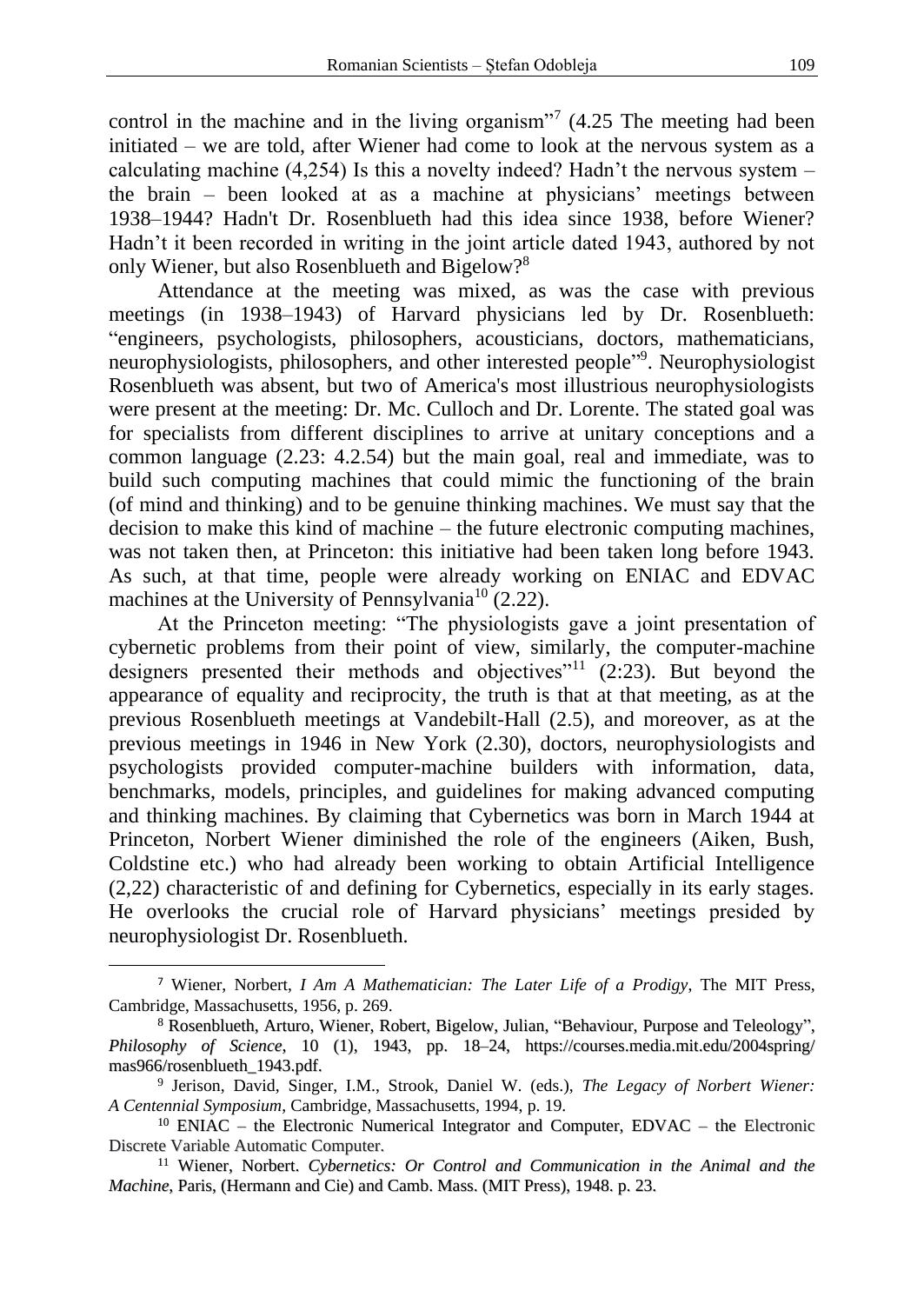That the Princeton meeting was initiated by mathematicians is explicable, hence the augmentation of their contribution, to the detriment of that of other more fundamental categories for Cybernetics. It is also explicable that the mission of psychologists was revised and removed at the meetings from 1946, when the initiative no longer belonged to mathematician Wiener, but to some neurophysiologists (2.25–26). The attempt to remove his former advisor and somewhat guide Cybernetics is also explicable: the meeting at Princeton took place immediately after Dr. Rosenblueth left the United States and after the cessation of the monthly meetings he presided over. The meeting at Princeton was to continue and replace these meetings at Harvard, and Norbert Wiener was taking the lead, replacing Dr. Rosenbluteth in his role as head of cybernetic work. As justification, Norbert Wiener invokes the reason that memory (living and non-living), binary and feedback were recognized at Princeton. However, memory and binary are also included in the recommendations to engineers in 1941, and by 1944 they had already been incorporated into electronic computing machines that were at an advanced stage, close to being put into practice. As for feedback, leaving aside the fact that it had been made public since 1938, we mention that Wiener (with Bigelow) had been acquainted with it since 1942, and in 1943 he had described it in the well-known article jointly signed by the three authors (Rosenblueth, Wiener & Bigelow). Making feedback debut at Princeton was tantamount to owning it as personal property, thus removing not only the 1938 initiator of this process (note: Stefan Odobleja), but also his two friends, members of his joint work triumvirate as has been the case with other triumvirates in human history).

He removes Dr. Rosenblueth, who indeed had not participated in Wiener's "discovery" of feedback, but had collaborated as the author of the 1943 article on feedback (2.14); he had also presented by himslef those common ideas a year before the joint article (2.19); he had contributed to the verification and confirmation of the concept (2.14); and had given his endorsement as a neurophysiologist to the "Discovery" that Wiener had made in psychology – neurophysiology — without him, only with Bigelow — but, in his domain of specialization, which Rosenblueth could speak about without Wiener (2.19); however, Wiener could not have spoken at all or with great difficulty about these issues without Rosenbleuth, without the coverage and endorsement of the neurophysiologist. What is more, we believe that it is more than likely that Dr. Rosenblueth, as a neurophysiologist and psychologist, knew the source and true origin of Wienian feedback, a source which, in our opinion, also inspired him when he became a methodologist, a logician and unifier of sciences , a mechanistic and mechanizing psychologist, etc., and even though he may not have noticed that value of feedback, even though Wiener has the merit of having noticed it before his master, it is no less true that Dr. Rosenblueth is the one who co-opted him to jointly and equally exploit this mine. The fact that Wiener discovered a vein as he could only read a book well was a merit of his, but a merit that could not justify forgetting and removing his partner in and predecessor to this deed and discovery. However, Wiener's gesture was rather reckless when he made a disputed acquisition.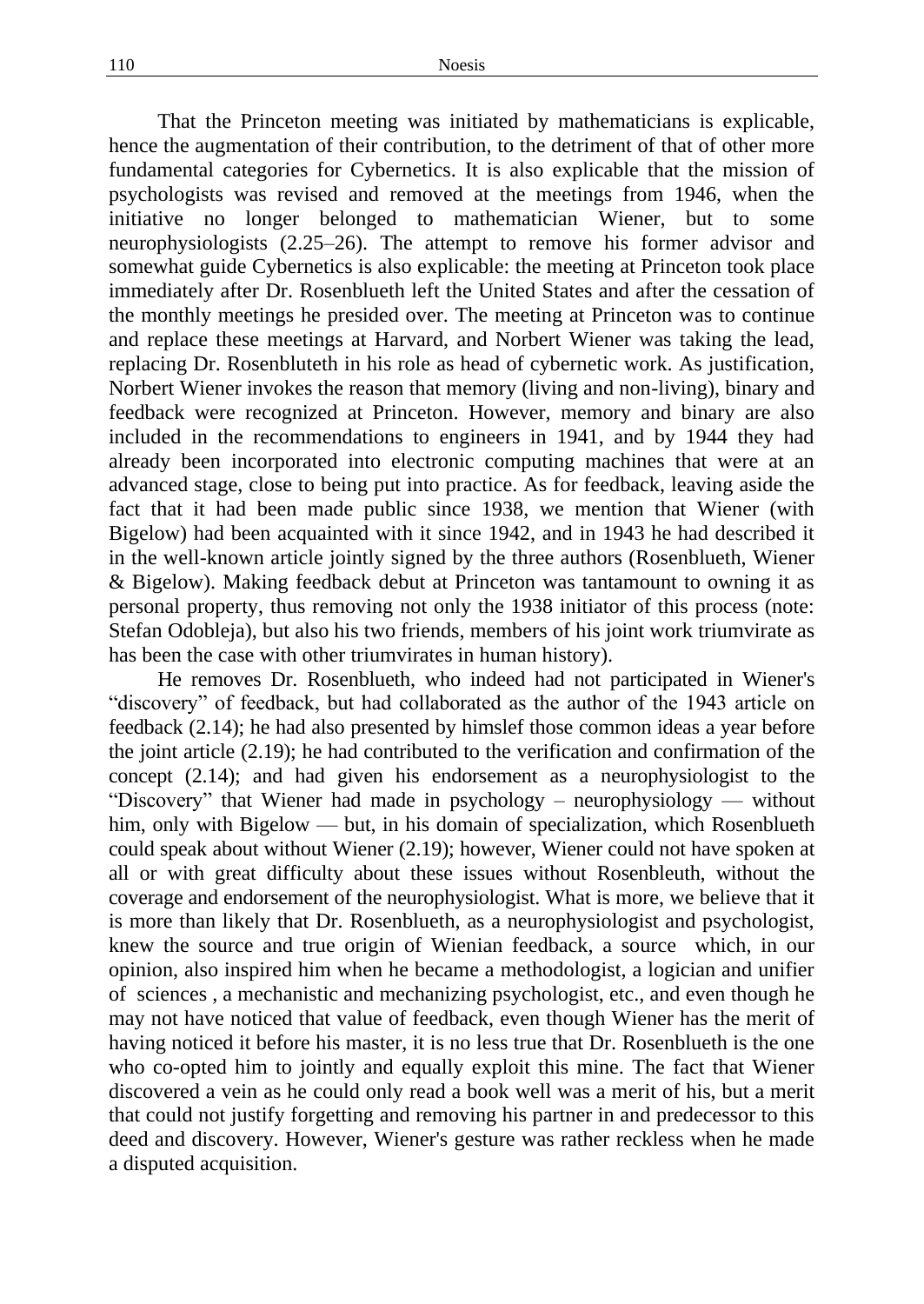Wiener removed not only Dr. Rosenblueth from Cybernetics, but also Julian Bigelow, the young man who had at least equal merit to his own. In fact, we believe that his merits are incomparably greater as he noticedthe existence of feedback in 1942. Note that Dr. Rosenblueth had been working on Cybernetics since 1938, without about it; note that mathematician Wiener had also worked on Cybernetics, although disguised and still uncioned as such. So not only Wiener, but Dr. Rosenblueth as well (2.21) and they didn't give up until they monopolized it. Wiener emphasizes, however, the importance of the cyclical process in the discovery of which he considers to have had a meritorious contribution and a personal contribution made independently from Dr. Rosenblueth. He takes the moment of that discovery as the date of the birth of Cybernetics. In 1942 he discovered that process and at the same time he claims that "Cybernetics" was born. Starting approximately from the year 1942, Cybernetics started to develop in several directions (2.14). Therefore, Cybernetics was not born in 1944 at Princeton, but it was born before the fall of 1942 and more precisely in 1942, at the Massachusetts Institute of Technology (MIT), as the result of the research of a mathematician (Wiener) and an engineer, later proved to also be a mathematician (Bigelow). But as Wiener subsequently continued his research on his own or rather with the help of other collaborators, Bigelow's role in the founding of Cybernetics faded more and more. However, here we are interested in the birthplace of Cybernetics, which most people, together with Wiener, consider to have been at the Massachusetts Institute of Technology. Indeed, there Wiener developed a remarkable activity to impose his cybernetic ideas, which, however, did not belong exclusively to him, did not belong to him entirely, he did not issue them and he did not launch them, as he did he says verbatim: "... These ideas were floating in the air at the time and I do not want to claim my exclusive priority in formulating them" (2.4), and two lines below he states that "these ideas of his come from the study of the nervous system, therefore: from neurophysiology and psychology" as shown in his book $^{12}$ .

# **3. Does it all start at Harvard Medical School – Harvard University?**

It is unjustly admitted today that Cybernetics is the integral and pioneering work of mathematician Norbert Wiener of the Massachusetts Institute of Technology (MIT). This misconception must be rectified: on the one hand, in the sense that, quantitatively, the neurophysiologist Dr. Rosenblueth of Harvard Medical School – Harvard University had a large percentage of contribution to this work (in any case, greater than attributed to him today), on the other hand, in the sense that, chronologically, the neurophysiologist became a cybernetician before the mathematician and that he is in fact Wiener's initiator in this field. It turns out that in Cybernetics, Dr. Rosenblueth has undeniable priority over mathematician Wiener, and Harvard Medical School has priority over the Massachusetts Institute of Technology. The initiative belonged to the doctors, not to the engineers and even less so to the mathematicians, even though later the engineers and their assistants, the mathematicians, took an important advance over the doctors, overcoming them and overshadowing them.

<sup>12</sup> Wiener, Nobert, *Cibernetica sau știința comenzii*, Bucuresti, Editura Științifică, 1966.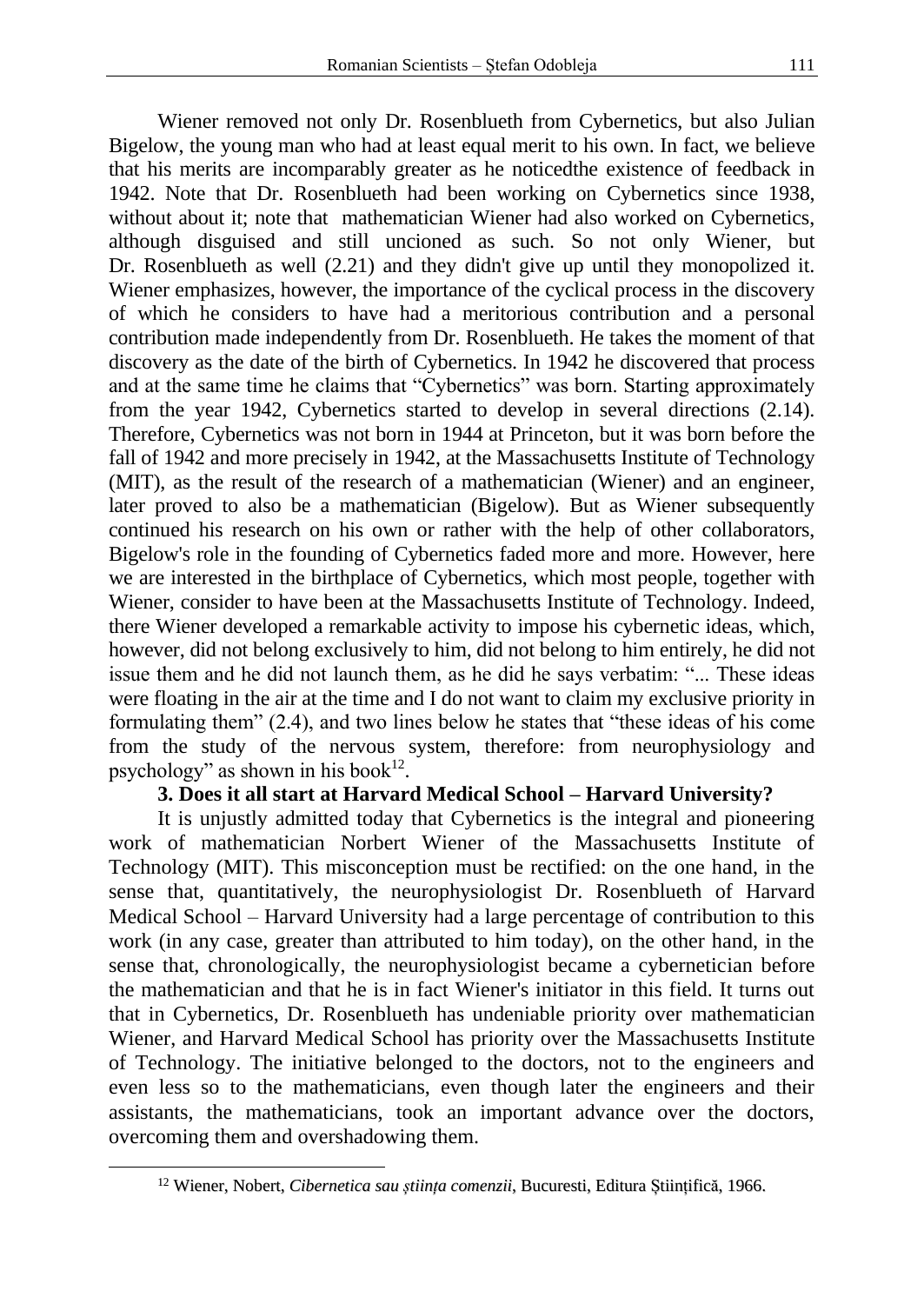"*It all started at Harvard Medical School*" (Mircea Grigorescu, p. 19). Indeed, the monthly meetings presided by Dr. Rosenblueth, a neurophysiologist, psychologist, and methodologist, inaugurated by him around 1943 and continued until his departure for Mexico (January 1944) were meetings on cybernetic issues. Those meetings acquired a cybernetic character only after mathematician Norbert Wiener began to participate in them, relatively late, and after the co-optation and acceptance of computer engineers or of physicist Vallarta, who did not attended them from the beginning, but who had come to these meetings before Wiener, which is very explicable, given the purpose pursued since the beginning: mechanical thinking and the mechanization of thinking. Those meetings had belonged to Cybernetics through their topics, ideas and trends ever since they had been initiated by neurophysiologist Dr. Arturo Rosenblueth, consequently from the very beginning, when the participants were only doctors, evidence of their preoccupations outside the medical field, the generally scientific, methodological and psychological interests of these physicians, (and we are not yet told everything and in fact the essential is eluded, as a result and continuation, by virtue of inertia, of the secret imposed during the war on everything related to the mechanization of thought).

From the very beginning of his book, Norbert Wiener informs us that his work "Cybernetics" "represents the outcome, after more than a decade, of a program of work undertaken jointly with Dr. Arturo Rosenblueth, then of the Harvard Medical School"<sup>13</sup> (2.5). Hence, if Cybernetics is the fruit of that long collaboration between a doctor and a mathematician, it means that it was not born instantly, so to speak, in the few hours, or even days, during the Princeton meeting, rather it was born more painstakingly, after years and years of research and discussion. If research for Cybernetics began in 1938, then how can we say that Cybernetics was born only in 1942? Was Norbert Wiener not mistaken, we wonder, when he implied that Cybernetics was born in 1942, that is: at the Institute where he worked and due to his discovery?

His collaboration with the doctor had accomplished nothing in the four years of endeavor? But he himself tells us that before 1942 (some time in 1941), in collaboration with the neurophysiologist, recommendations were made to engineers (2.9), which aimed at a revolutionary improvement of computing machines with a thinking machine, which was the most cybernetic idea of all the ideas of Cybernetics. And this cybernetic idea, this cybernetic technical goal before being proposed to construction engineers had of course been thought about for a long time. And, probably thought about not only in secret, between the two of them, but also in the debates at the monthly doctors' meetings. Our belief is that this idea sprouted in doctors and was tackled by them, among themselves, before resorting to the opinions and contribution of Norbert Wiener, before deciding to expand the membership of their study circle to turn it into a mixed circle. Only after the doctors had exhausted their resources, only then did

<sup>13</sup> Wiener, Norbert, *Cybernetics: Or Control and Communication in the Animal and the Machine*, Paris, (Hermann and Cie) and Camb. Mass. (MIT Press), 1948, p. 3.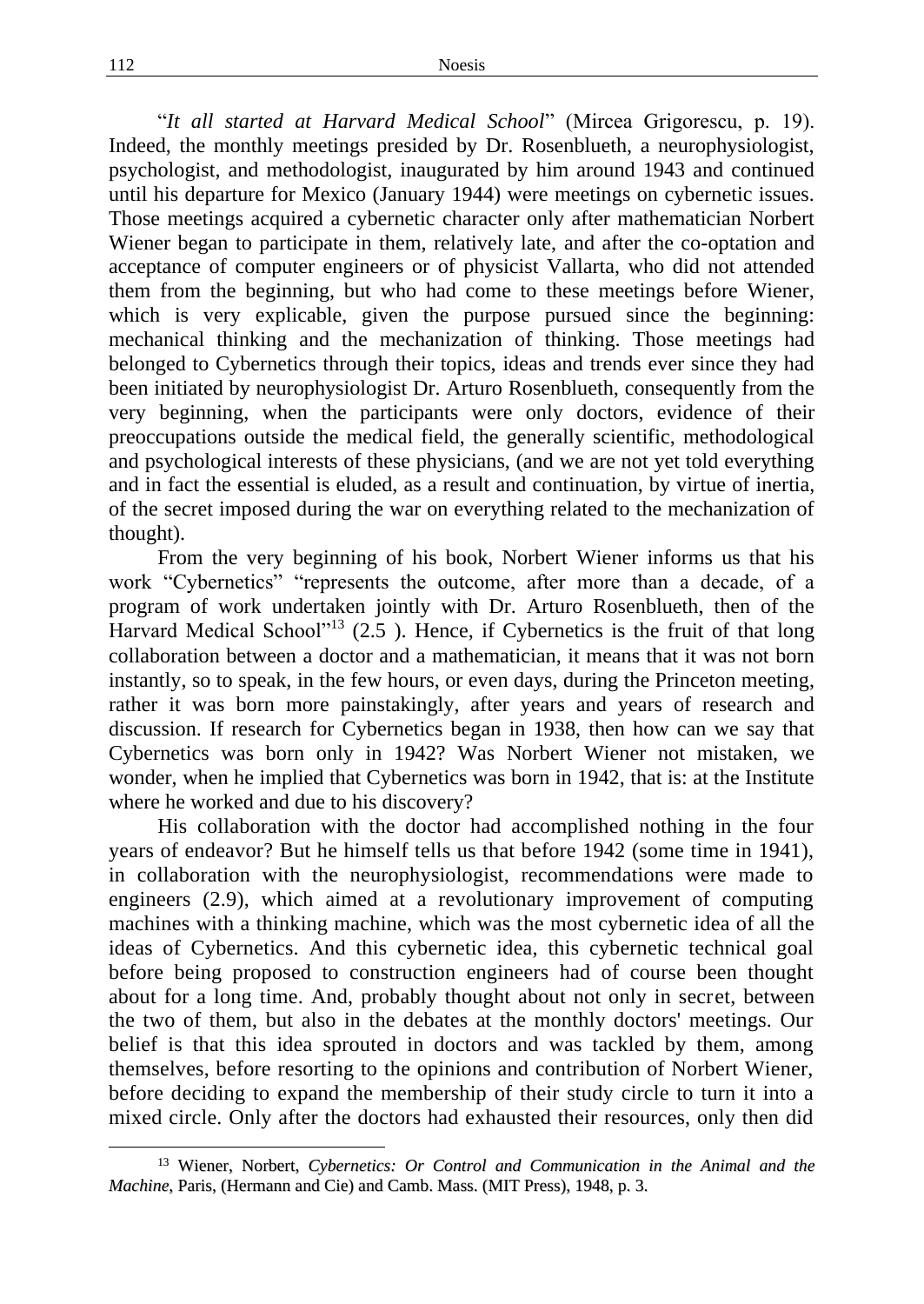they partially decline their competence, only then were they forced to resort to the help of Massachusetts engineers. In support of this view is the fact that a physiologist was also one of the first mechanizers of logic between 1938 and 1943, Dr. Mc Culloch (2.21), who at that time worked on authentic and efficient Cybernetics and did it independently of Norbert Wiener, independently of Dr. Rosenblueth and with less discursive but more palpable results, which makes us broaden the ranks of the beginners in the field and say that Cybernetics began at Harvard, and not only there, but simultaneously at other Faculties of Medicine from the USA and other countries.

Through the insight and dynamism of Dr. Rosenblueth, the Harvard Medical School was an important reception and amplifier station for Cybernetics. But Cybernetics was not born there and then, in 1938, when the neurophysiologist took over: it had been born for a long time, elsewhere, far from Harvard University and far from America. At Harvard everything was carried on, but it didn't start there in the first place. To give credit to the opinion that it began at Harvard, there should be evidence that it began there long before 1937. However, the existing evidence argues against Harvard's priority in the matter, not to say that it advocates even in favour of Harvard's taking over the matter. Numerous pieces of evidence attest to the fact that in 1938, at Harvard, Cybernetics appeared as a surprise and that in 1942 it was only at its first probing, at its first beginnings, with an obvious lag behind the stage of maturity that had been reached in another academic centre that we will talk about in what follows.

# **4. At the Faculty of Medicine of the University of Bucharest?**

By the time Harvard doctors began discussing Cybernetics at their monthly meetings and banquets, Cybernetics had already appeared as "Consonantal Psychology" and had already been discussed in an 884–page book written in the most international language of the year 1938 and made available for the scientific world by a prestigious publishing house in Paris (Maloine). Thus, we emphasize the fact that, in the summer of 1937, when the book was being published, its author's research had been completed, and *Cybernetics* had been established. It had been emerging in Romania more than ten years before it began to become a topic for discussions among Harvard doctors. Consequently, until proven otherwise, we consider that it all started at the Faculty of Medicine of the University of Bucharest" not at that the Medical School of Harvard University. We refer, of course, to the general Cybernetics theory, which substantiated and preceded the appearance of other specialized branches, including the technical one. We refer to the initial and pioneering Cybernetics, to the Cybernetics of Harvard physicians between 1938 and 1944 – which also became Cybernetics for Harvard engineers, and for physicists, mathematicians and psychologists at the Massachusetts Institute of Technology. We are referring  $-$  not to forget  $-$  to the beginnings of Cybernetics and the beginnings of the cyber era. It is easy to understand that for the generation that moulded and completed its intellectual structure in support of the Wienerian version, with its legendary ppeal, the proposed change in perspective is uncomfortable and difficult to achieve. They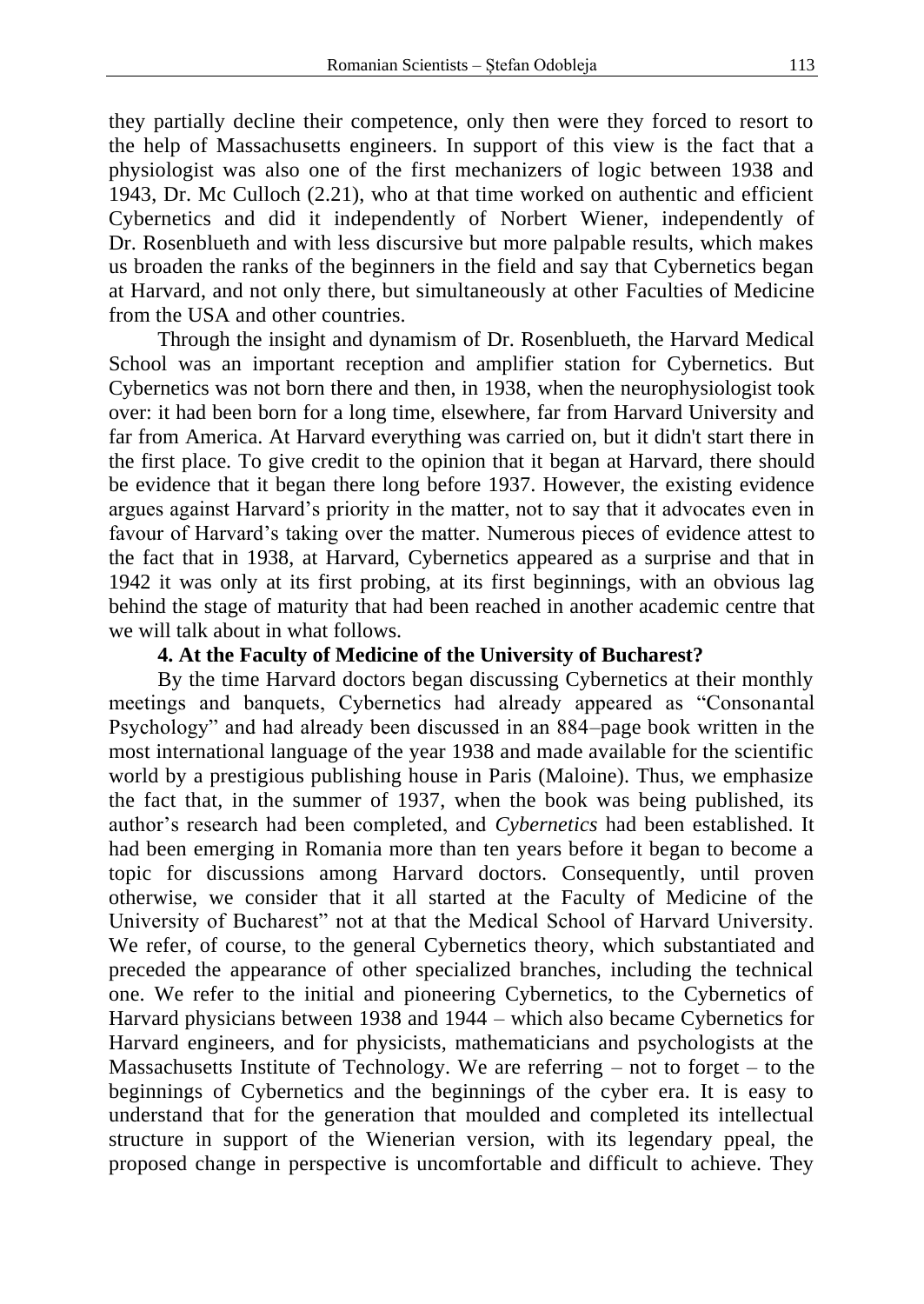cling to the argument of "unanimous recognition" to hold on to the old positions without taking into account the fact that the recognition has ceased to be unanimous in favor of their favorite.

It has been insinuated that in Romania there was a lack of modernly equipped laboratories; that such labs were only available at Harvard, Massachusetts, and in America in general, including Mexico; that only Norbert Wiener and Dr. Rosenblueth could benefit from these material endowments, and that only they could produce cybernetic science. The argument seems plausible: it is perfectly valid for the most superb and spectacular technical cybernetics among the daughters of general Cybernetics theory. However, this argument is worthless when it is applied to the initial Cybernetics, to Mother Cybernetics, General Cybernetics, generators of derived and specialized cybernetics. This was a theory about the brain and physics, about thinking and machines, about natural thinking and artificial thinking. It started from psychology, physiology and the physics of thought and, for this, the small portable brain laboratory, which analyzed itself, afterwards applying the conclusions obtained beyond it, was sufficient or, in any case, more useful and indispensable than the big and the luxurious laboratories run by billionaires.

It has been said, and it would have been better if hadn't been said, that the authorship of Cybernetics belongs to Robert Wiener because he experimented with Dr. Rosenblueth. But firstly we must say that those very questionable and insignificant experiments wanted to prove a predetermined conclusion, which they failed to prove. They can be classified as worthless, if not negative, pseudo-experiments. Secondly, those experiments were conducted in Mexico and their purpose was not scientific, but of personal interest, namely: to justify the vacation and study leave. Thirdly, and most importantly, those alleged experiments were performed in the summer of 1945 (2.24–25) and in the summer of 1946 (2.27–28), that is 3 and 4 years after Cybernetics was born (in 1942) at the Massachusetts Institute of Technology-MIT (2.19), 7 and 8 years, respectively, after Cybernetics was born at Harvard Medical School, 7 and 8 years respectively after Cybernetics was extensively described in the 884–page volume entitled "Consonantal Psychology" authored by Dr. Ștefan Odobleja and published in Paris. Those experiments were suggested and determined by Cybernetics 8 years after it was born, but it was not from those experiments that Cybernetics was born. Relying on them to establish Wiener's paternity in Cybernetics is at least colossal naivety.

It has also been insistently pointed out that Cybernetics was born in America and that the paternity belongs to Norbert Wiener, because only he, there, benefited from the existence of a large and select team, only he had at his disposal numerous collaborators and huge resources. It is true that Norbert Wiener took advantage of the role and expertise of his many collaborators (Rosenblueth, Bigelow, Pitts, Lewin, Shannon, etc.). The valuable study community also participated in the monthly meetings at Harvard, as well as in the meetings of 1944 and 1946, with their reports and discussions. Rosenblueth and Wiener exploited and used this important human capital with good and constructive results. They made an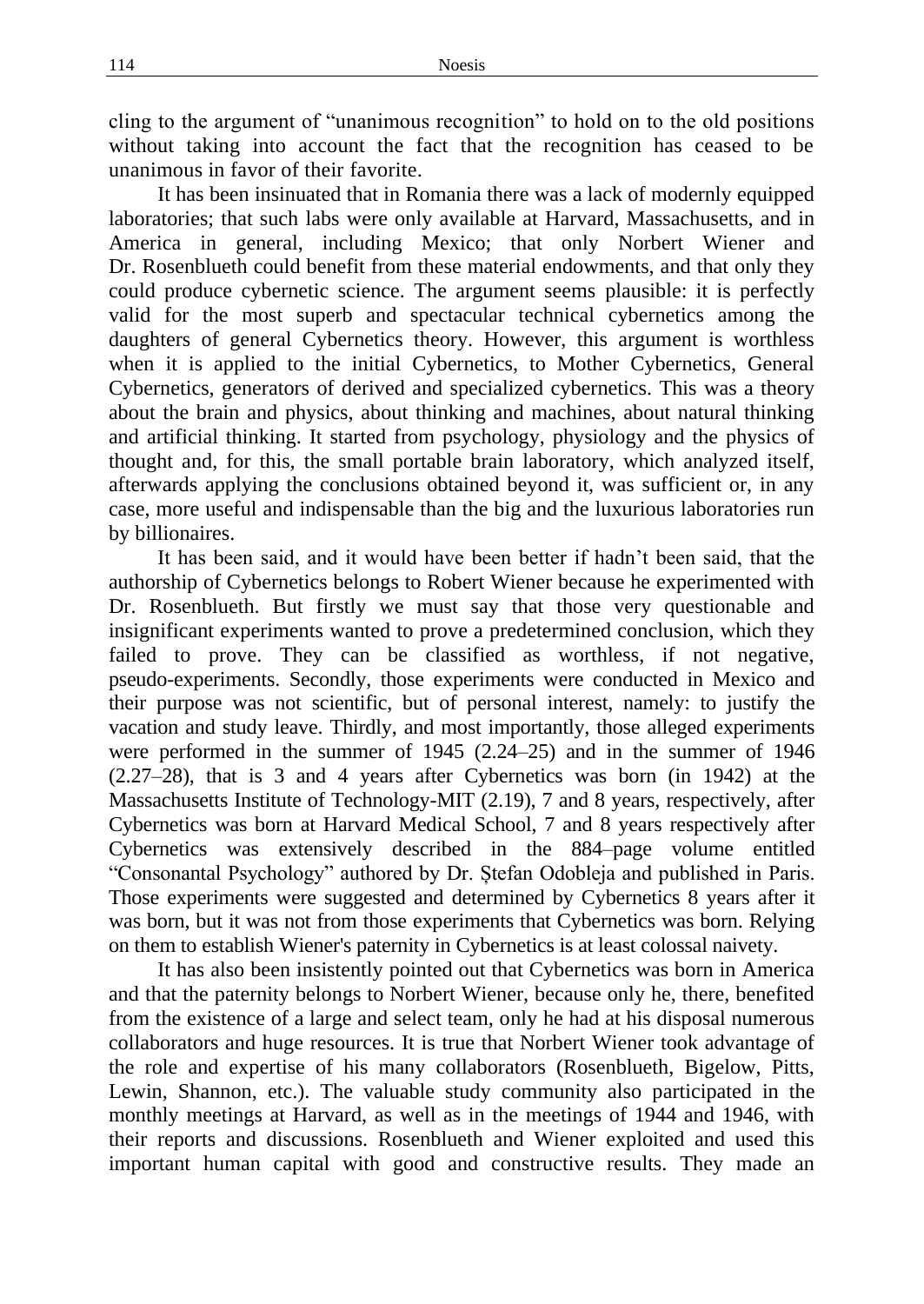important contribution to the development of Cybernetics, but not to its birth, because meetings and teamwork began only after 1938, that is, after Cybernetics was born and published in print. It is not just a simple coincidence that the history of Romanian cybernetics came to an end and put an end to research by publishing its research results in a book, between 1938 and 1939.

In fact, without denying the efficiency of research work in teams, we want to warn against its overestimation. Thus, the great physiologist Rosenblueth and the great child prodigy Norbert Wiener collaborated for 4 years and for 4 years studied the feedback book (bad for them if they did not know about it) without perceiving it, despite the 70 figures that stood before their eyes. They could not even read it, much less discover iy, with all their team, with all their doctors at Harvard, with all their engineers at the Institute of Technology, with all their prolonged discussions, and the secret supper which ended their monthly meeting.

We consider, that in certain special cases, as, for example, in the work of synthesis and elaboration, which involved a great concentration of thought, quietly meditating by oneself is incomparably more fruitful than discussions and disputes in the noise and "stir" of team meetings. Theoretical Cybernetics, being a work of self-analysis and thinking, of synthesis and unification, was predestined to be born in quiet and isolation, as the work of a sole thinker, not as the work of teams in the hustle and bustle of a restaurant. We mention here that our opponents do not have the courage to attack us directly and head-on; they attack us indirectly, insidiously and from behind, publishing an avalanche of articles praising Norbert Wiener, in all magazines (which are welcoming and unhesitationantly at their disposal), taking care to praise him for what I did not have (scholarships, laboratories, libraries, teams, etc.). Overturning the argument of our opponents, we will say that, if – with all the laboratories, information, teams and their material resources, despite having on their desk an authentic and complete Cybernetics, despite having 10 more years (1938–1948) – they could only produce that failure of theoretical Cybernetics of 1948, then Norbert Wiener's cohorts of scientists fit the saying "*parturiunt montes, nascetur ridiculus mus*" only too well.

The tactics of our opponents is to unreservedly praise Norbert Wiener, with the adoration suitable for a demigod, while keeping complete silence on our contribution, and passing an encomium on him in a purely churchly style, avoiding predictions, cultivating vague and hermetic statements, just like their master, our camouflaged opponents skillfully resort to probabilism: only Wiener had (the means to do), only Wiener was (able to do), only Wiener could (do), with the implication that I could not do Cybernetics. All the better if I couldn't do it, but I still did it.

I have tried in the above to refute by logical arguments some of my opponents' insinuations, sophisms and probabilistic arguments. But, ultimately, the strongest argument is my book, factual evidence, more convincing than any other argument for those of good faith. As for the others… I wish them only well!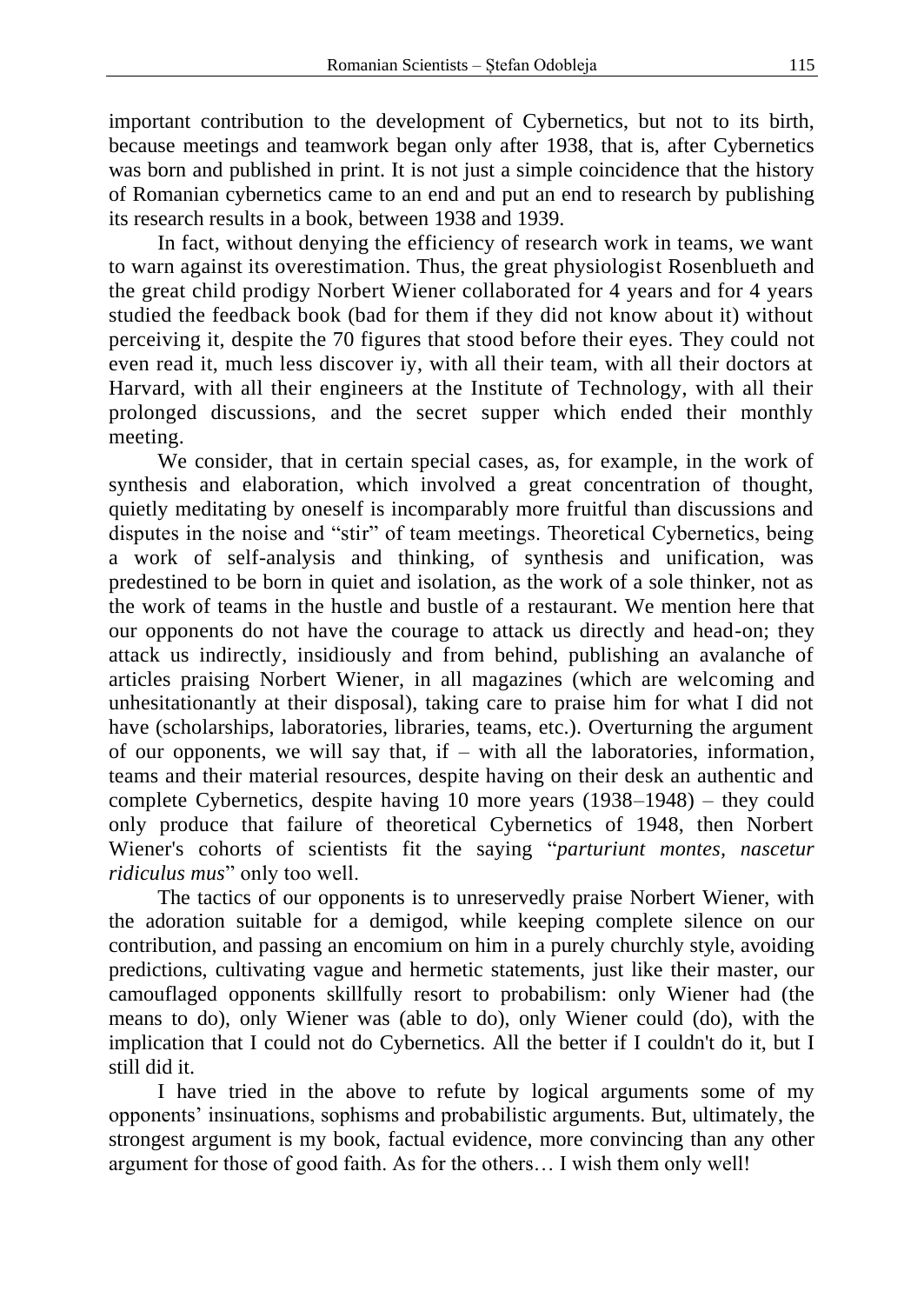### **CONCLUSIONS**

Cybernetics deals not only with the control of the being, but also with the control of the mind – with the "control of control"<sup>14</sup>. The mind is a specialized function in controlling the being. A function of the brain that controls not only the body of the being, but also controls itself; perfecting its activity, increasing its efficiency, researching itself, analyzing its functioning mechanisms, choosing and developing the most efficient methods of research, processing and making the most of past experience. The control of the mind, the control of thinking, the control of research, the control of knowledge, the control of science – all these are part of control in general and therefore of Cybernetics. In its capacity as the science of the control of the mind, Cybernetics acquires and incorporates the entire methodology. In a narrower sense, Cybernetics contains from the methodology only the part with which it has particularly contributed to – the part it has brought innovations and its own apparatus to, such as the following issues: the affinity between sciences, the multidisciplinary approach, the collaboration between and combination of sciences, the borrowings between them, the mutual influences, the extensions and generalizations, the analogies and modelling, the univocal and reciprocal proliferations, the mergers, the syntheses, the unifications, the interdisciplinary sciences.

- Cybernetics is not only the study of rudimentary control such as automatons or reflexes, rather, it is the study of specialized control – intelligent control. Unilaterally and exaggeratedly insisting on Regulatory Cybernetics, we are tempted to forget that Cybernetics is also a study of intelligence. On the other hand, Cybernetics is not only a study of artificial intelligence, but it is also a study of natural intelligence. Artificial intelligent control is closely linked to natural intelligent control, both genetically and structurally – as concerns their origin as well as their essence.
- It is important to point out that Cybernetics was not born from the study of lower rudimentary control, but it was born from the study of higher control – natural intelligence – in the pursuit of artificial intelligence. It was born at the level of intelligence, not at the level of feedback or regulation. It appeared at the highest level. It was not built on a bottom-up aproach, but on a top-down approach. As paradoxical as it may seem, the truth is that, despite the fact that automatic regulation had appeared earlier in science, both in technology and in biology, nonetheless feedback came after the projects on organizing thinking; Regulatory Cybernetics came after Intelligence Cybernetics. Neither Watt's regulator, nor homeostasis, nor the gyroscope, nor the psychology of behavior and reflexes could give rise to a generalized theory of control, to a cybernetics. They tried to claim it later, belatedly, post-factum.

<sup>14</sup> See Von Foerster, Heinz. *Cybernetics of cybernetics: or, the control of control and the communication of communication*. 1974, Urbana-Champaign, IL: Biological Computer Laboratory.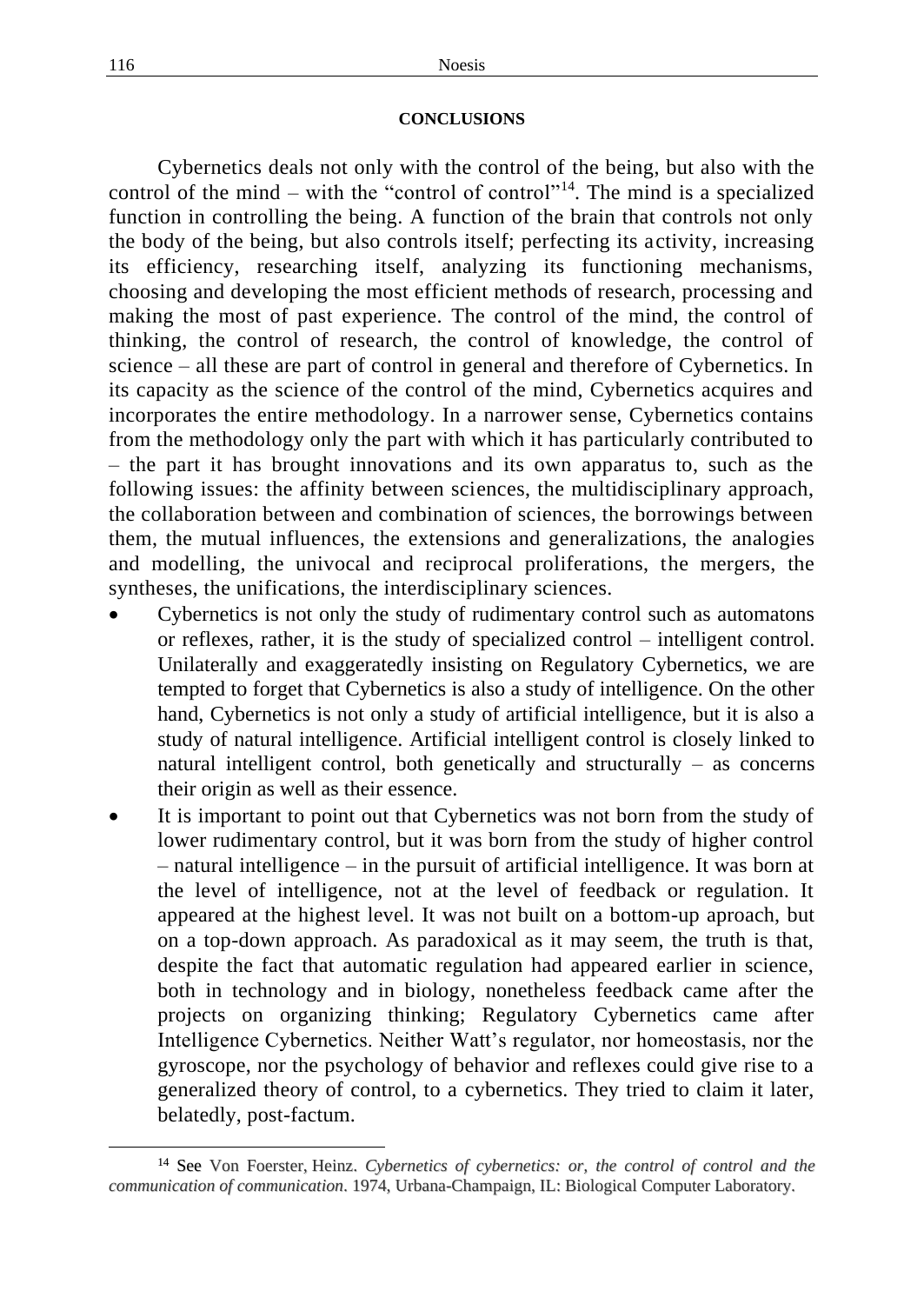- Cybernetics is not only a normative, applied science, but it is also a theoretical, fundamental, descriptive and explanatory science of control. The two distinct application sectors especially developed by Cybernetics so far are:
	- a) the *methodology thinking technique* to stimulate, develop, accelerate, improve knowledge, research and thinking, tokens of natural control,
	- b) the *control technology – artificial thinking technique* to synthetically and artificiallly create new controls, anticipating and building self– controlling aggregates / machines, substitutes for natural control.
- The applicative character of Cybernetics prevails in what concerns its utilitarian importance and in any case it overshadows its complementary and obligatory character as a theoretical, fundamental science. There were many who sought to free themselves from the inherent "theoretical ballast". In reality, Cybernetics is a unitary construction that cannot be deprived of its theoretical foundations.

Therefore, Cybernetics is the theoretical and applied science of simple and complex controls, in animals and humans, in beings and machines, in individuals and society, in the body and mind – with all the theoretical and practical conclusions that follow from this.

*1 August 1978, Ștefan Odobleja, Romania, Drobeta-Turnu Severin*

# **REFERENCES:**

- Academia Română/ Romanian Academy, "Secția de Știința și Tehnologia Informației" [Division of Information Science and Technology], https://acad.ro/.../sectia14\_informatica/sti/info\_sectie.htm.
- Badea, I.R. Mocanu, C. Pasarescu, O. "Applications of Non-Standard Analysis in Topoi to Mathematical Neuroscience and Artificial Intelligence: Infons, Energons, Receptons (I)". In *preprints.org*, Preprints 2020, https://www.preprints.org/manuscript/202001.0102/v2.
- Fundația "Ștefan Odobleja"/ "Ștefan Odobleja" Foundation from Drobeta-Turnu Severin, "Fenomenul ciberneticii și descifrarea apariției ei (I–III)" [The Phenomenon of Cybernetics and the Deciphering of its Appearance], text processed by Vlada, Marin from The Romanian Committee of History and Philosophy of Science, Romanian Academy, as part of the Project entitled ROINFO "Romanian Informatics", https://odobleja.ro/category/evenimente/arhiva/

Grigorescu, Mircea, "Omul și cibernetica", *România Literară*, September 4, 1975, p. 19 Human Brain Project, https://www.humanbrainproject.eu/en/

Human Genome Project – https://www.genome.gov/human-genome-project

Istrail, Sorin, Brown University, Rhode Island, USA, https://www.brown.edu/ Research/Istrail\_Lab/sorin.php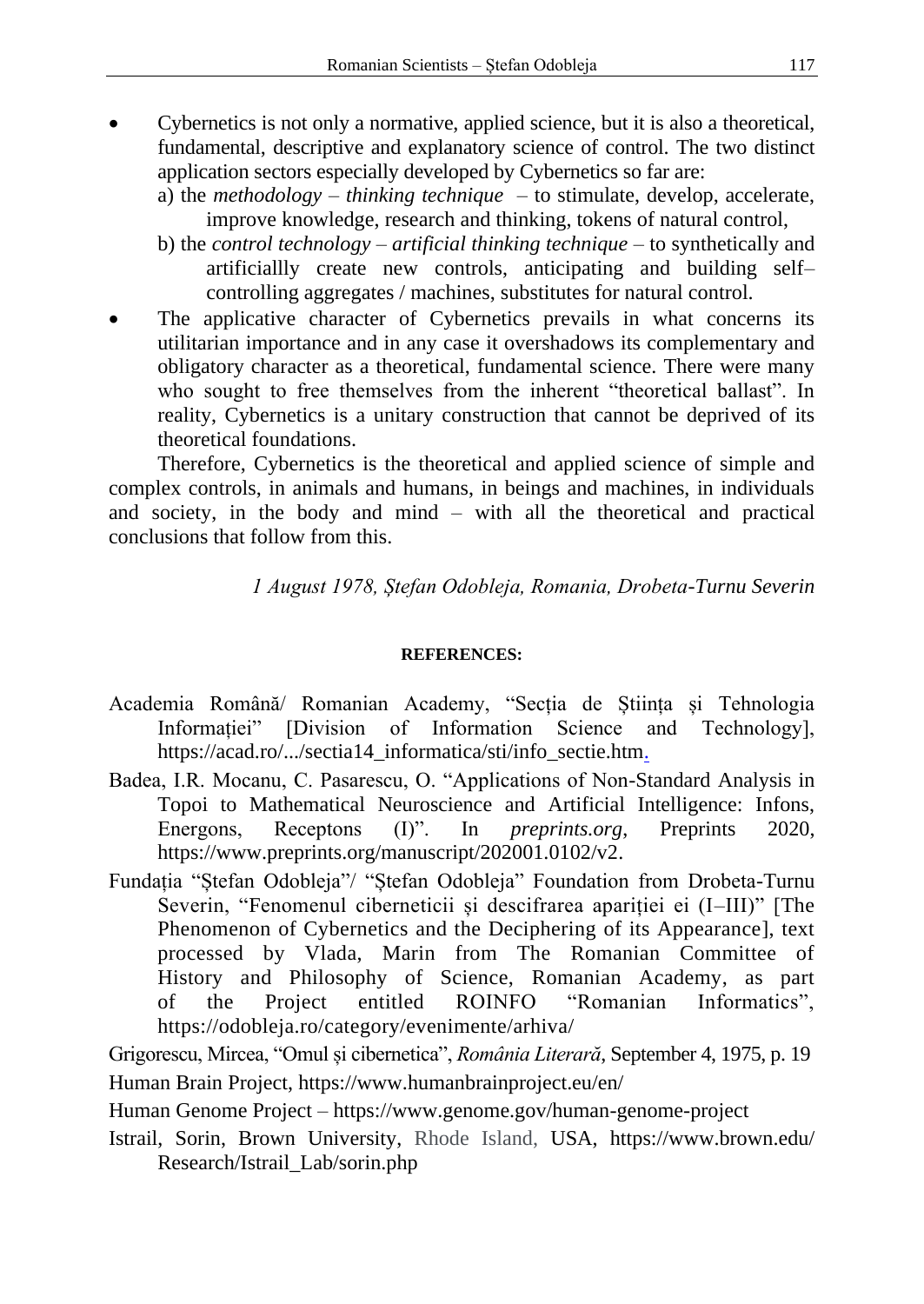- Jerison, David, Singer, I.M., Strook, Daniel W. (eds.), *The Legacy of Norbert Wiener: A Centennial Symposium*, Cambridge, Massachusetts, 1994.
- Liceul "Ștefan Odobleja"/ "Ștefan Odobleja" High School in Drobeta-Turnu Severin, *Centenar Ștefan Odobleja, O viață – un destin* [Ștefan Odobleja Centenary, A life – a destiny], Craiova: Editura Radical, 2002, Site Ștefan Odobleja,<https://odobleja.ro/>
- Nicolescu, Basarab 1996 *La transdisciplinarité (manifeste)*, Éditions du Rocher, Monaco.
- Odobleja, Ștefan. *Cibernetica generalizată. Masa rotundă Lugoj (26–27 iunie 1982)* [Generalized Cybernetics. Round Table Lugoj (26–27 June 1982)], Lugoj: Editura Nagard, 1982 (în Romanian).
- Odobleja, Ștefan. "Cybernetics and consonantal psychology*",* In *Proceedings of The Third International Congress of Cybernetics and Systems, Bucharest, Romania, August 25–29, 1975*, Springer Verlag, 1977, Vol. II, p. 1211.
- Odobleja, Ștefan. "Diversity and Unity in Cybernetics*",* In *Proceedings of The Fourth International Congress of Cybernetics and Systems, Amsterdam – Netherlands, 21–25 august 1978*, Springer Science & Business Media, 2012.
- Odobleja, Ștefan. *Introducere în logica rezonanței* [Introduction to the Logic of Resonance] , București: Editura Scrisul Românesc, 1984 (in Romanian)
- Odobleja, Ștefan. *Psihologia consonantistă și cibernetica* [Consonantal Psychology and Cybernetics], Craiova: Scrisul Românesc, 1978 (in Romanian).
- Odobleja, Ştefan. "Psihologia consonantistă" [Consonantal Psychology], 1978, Conference delivered in 1978 at the TeacherTraining Centre from Drobeta-Turnu Severin, first broadcast on 20 December 1980, by Iulius Ţundrea as part of the radio series entitled "Fonoteca de Aur – Oameni de știință" [Golden Sound Library – Scientists], in the Sound Archive of the The *Romanian Radio Broadcasting Compan*y.
- Odobleja, Ștefan. *Psychologie consonantiste*, Paris: Librarie Maloine, vol. I, II, 884 pages 1938–1939 (in French)
- Piaget, Jean, 1970, *Psychologie et épistémologie*, Gonthiers Denoël, coll. Médiations, Paris
- Rosenblueth, Arturo, Wiener, Robert, Bigelow, Julian, "Behaviour, Purpose and Teleology", *Philosophy of Science*, 10 (1), 1943, pp. 18–24, https://courses.media.mit.edu/2004spring/mas966/rosenblueth\_1943.pdf.
- Von Foerster, Heinz, *Cybernetics of cybernetics: or, the control of control and the communication of communication,* 1974, Urbana-Champaign, IL: Biological Computer Laboratory.
- Wiener, Norbert. *Cybernetics: Or Control and Communication in the Animal and the Machine*, Paris, (Hermann and Cie) and Camb. Mass. (MIT Press), 1948.
- Wiener, Norbert, *I Am A Mathematician: The Later Life of a Prodigy*, The MIT Press, Cambridge, Massachusetts, 1956, p. 269.